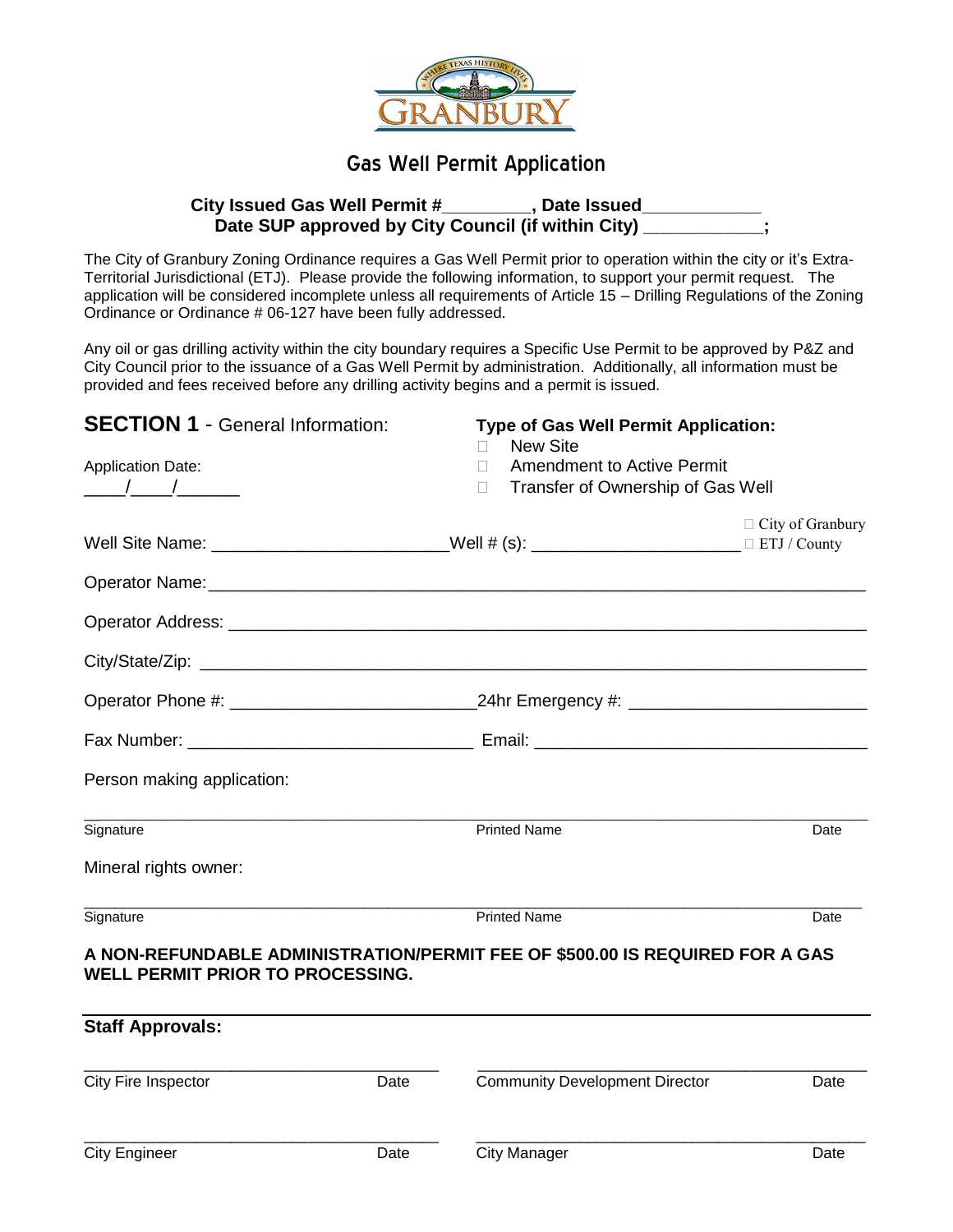# **SECTION 2** - Request for Gas Well Permit **within the City of Granbury:**

The drilling of Oil or Gas Wells within the City's is governed by Article  $15 - Oil$  & Gas Regulations of the City of Granbury Zoning Ordinance. The Ordinance may be obtained from the City offices or downloaded from the City's website @ [http://www.granbury.org/index.asp?NID=253.](http://www.granbury.org/index.asp?NID=253)

Please use the list below as a general checklist of requirements. A complete list of requirements for both an SUP application and Gas Well Permit application can be found in Article 15 of the Zoning Ordinance.

#### **SUP REQUIREMENTS:**

- $\Box$  Verified the property is zoned appropriately to allow for the consideration of the Specific Use Permit;
- □ Provided a complete SUP application addressing the list of requirements (#'s 1-12) found in Section 15.2.A of the Zoning Ordinance;
- □ Submitted a Roadway Repair Agreement to the Public Works Department in conjunction with the SUP;
- $\Box$  Met all distance and separation requirements as outlined in Section 15.11;
- $\Box$  SUP application is signed by the property owner; and
- □ Paid a non-refundable \$250 SUP application fee.

#### **GAS WELL PERMIT REQUIREMENTS:**

- $\Box$  Provided the date the SUP was approved by the City Council (required only if within the City of Granbury);
- $\Box$  Provided approved Insurance documentation as defined in Section 15.6;
- □ Submitted a copy of the Emergency Response Plan and Hazardous Materials Inventory Statement;
- □ Contacted Public Works Dept. regarding the requirement of a Grading Plan, Storm-water Prevention Plan and a Drainage Plan;
- $\Box$  Received approval from the City, County or TXDOT for an approach permit if required;
- $\Box$  Provided documentation of any pending disputes before the Railroad Commission regarding this proposal;
- □ Provided copy of TCEQ or Railroad Commission permit;
- $\Box$  Identified the number of Wells to be drilled and covered by this Gas Well Permit;
- $\Box$  Delineated required screening fences surrounding the well on site plan;
- □ Provided a copy of vicinity map for each individual site along with route location and 'drive-to' maps (May be included on Emergency Response Plan);
- □ Provided a map showing above ground storage and holding of liquids, chemicals and other related elements, as well as proposed and existing underground gas pipelines (May be included on Emergency Response Plan);
- $\Box$  Submitted name of the authority responsible for the well site, 24-hour phone number and address of responsible well site operator, property owner and mineral rights owner;
- $\Box$  Copy of the required sign elevation with emergency contact information;
- □ Escrowed required Security deposit in the form of a letter of credit, payment bond or C.O.D. as outlined in Section 15.7;
- $\Box$  \$500 non-refundable administration fee has been paid;
- $\Box$  \$750 annual inspection fee per well;
- $\Box$  \$3,000 remote foam trailer fee in-lieu-of installing an onsite foam dispensing system per well site.

I have obtained a copy and read Article 15 – Oil & Gas Regulations of the City of Granbury Zoning Ordinance, and shall design, install, operate and file the required reports on such oil or gas well facilities in compliance with the adopted policies regulating such activity. Additionally, I realize it is the responsibility of the well operator to notify the City immediately of any potential safety or related environmental issues or problems which may occur on-site.

Person making application:

\_\_\_\_\_\_\_\_\_\_\_\_\_\_\_\_\_\_\_\_\_\_\_\_\_\_\_\_\_\_\_\_\_\_\_\_\_\_\_\_\_\_\_\_\_\_\_\_\_\_\_\_\_\_\_\_\_\_\_\_\_\_\_\_\_\_\_\_\_\_\_\_\_\_\_\_\_\_\_\_\_\_\_\_\_\_\_\_\_\_\_\_\_\_\_\_\_\_\_\_\_\_\_\_\_\_\_\_\_\_\_\_\_ Signature **Printed Name** Printed Name **Printed Name** Printed Name **Date** 

\_\_\_\_\_\_\_\_\_\_\_\_\_\_\_\_\_\_\_\_\_\_\_\_\_\_\_\_\_\_\_\_\_\_\_\_\_\_\_\_\_\_\_\_\_\_\_\_\_\_\_\_\_\_\_\_\_\_\_\_\_\_\_\_\_\_\_\_\_\_\_\_\_\_\_\_\_\_\_\_\_\_\_\_\_\_\_\_\_\_\_\_\_\_\_\_\_\_\_\_\_\_\_\_\_\_\_\_\_\_\_\_\_

Company Name